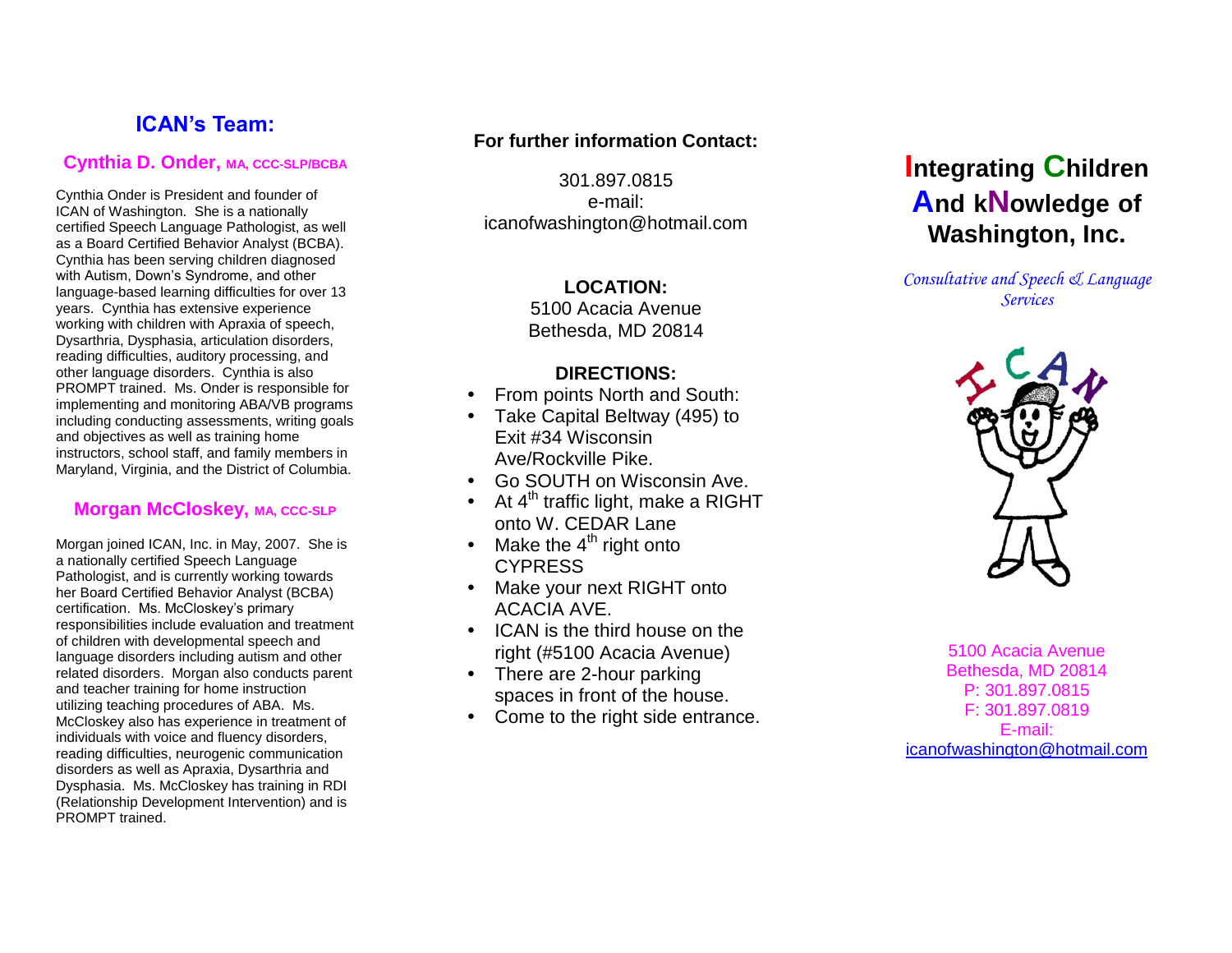## **OUR MISSION:**



To serve families and children in a holistic, effective, and ethical manner. Driven by the belief that all children can learn if given a motivated and educated instructor. Through effective teaching procedures, a person can teach each child *how* to learn within all environments.

## **SERVICES:**

- Applied Behavior Analysis consultation services utilizing B.F. Skinner's Analysis of Verbal Behavior (1957)
- Individual or group speech and language therapy sessions
- Speech and language evaluations
- Functional Behavior Assessments for the reduction of maladaptive behaviors or increase in functional behaviors
- Training services for parents, professionals, and home therapists
- IEP Goal Development/Attendance at IEP meetings
- Observations of school settings
- ABLLS-R Assessments
- SRA/Direct Instruction Programs
- Collaboration with Other Professionals

Call or e-mail for Client Information Packet and Fee Schedule

### **WHO We Serve:** *ICAN serves children with:*

Speech Language Disorders

Expressive and receptive language delays associated with autism spectrum disorders, PDD-NOS, and other developmental delays

Articulation disorders

Reading difficulties

ADD/ADHD

Developmental Apraxia

Auditory Processing Disorders (CAPD)

Language-Based Learning **Disabilities** 

Executive Functioning Disorder

Pragmatic Language disorders (social skills)